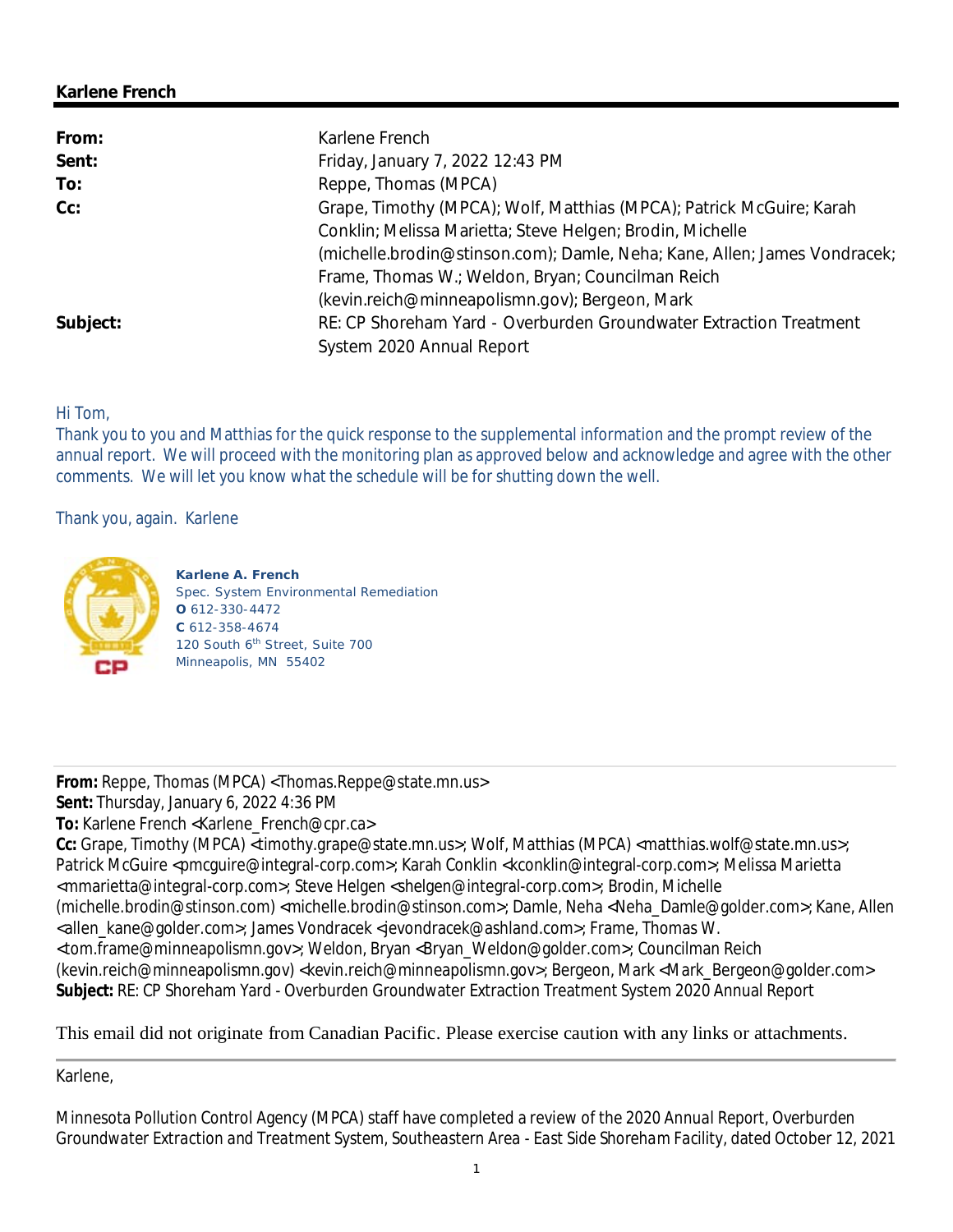(Annual Report), prepared by Golder Associates Inc. (Golder) on behalf of Canadian Pacific (CP). Based on the review, MPCA staff approve of the Annual Report and the proposed activities contingent on the incorporation of the following modifications:

- 1. **Section 5, Revised Groundwater Monitoring Plan** and **Table 6 Proposed Semi-Annual Monitoring Program:**
	- a. The Annual Report states that: "Requested changes to monitoring in MW00-42-T are justified, because cVOC concentrations have been stable since shutdown (varying in a narrow range of 19 ug/L to 30 ug/L over the last 10 years [see Mann-Kendall summary sheet in Appendix A]) and MW04-95-T is within 100 feet of MW00-42-T, which historically has had higher cVOC concentrations." However, based on the Figures included in the Annual Report, wells MW04-95-T and MW00-42-T are more than 300 feet apart. Therefore, justifying changes to the monitoring of MW00-42-T using information from a well more than 300 feet away is speculative and unsubstantiated.
	- b. The following changes to the proposed monitoring/sampling program in the Annual Report are approved:

**Shallow/Till Wells:**

- MW00-41-T water levels only
- $\bullet$  MW04-155-T no monitoring/sampling
- MW04-25-T no monitoring/sampling
- MW04-31-T no monitoring/sampling
- MW04-33-T water levels only
- MW06-01-T water levels only

**Outwash/St. Peter Wells:**

- MW03-56-BR no monitoring/sampling
- MW04-31-SP water levels only

## **OPD Wells:**

- MW03-61-OPD water levels only
- c. All other changes to the proposed monitoring/sampling program are not approved at this time. Please continue to collect groundwater samples for VOCs and measure water levels at the following wells, based on the following observations and information:

**Shallow/Till Wells:**

- MW00-42-T: The location of the well is important for determining groundwater flow direction and delineating the plume as it is the only Shallow/Till well remaining south of the GWETS; changes to the proposed monitoring/sampling of the other Shallow/Till wells (MW00-41-T and MW04-31-T) located south of the GWETS are approved (see above). The overall increasing trend of Total CVOC and PCE concentrations in the well after the system start-up, as indicated by the Mann-Kendall trend analysis, is concerning, especially considering the observed variability (fluctuations) in the concentrations. Since the shutdown of the system, the concentrations in the well are among the highest since the system start-up and a decreasing trend is not observed. The purported stable trend in the Total CVOC concentration post-shutdown has a low confidence factor (61.4%), suggesting that a stable trend is not well supported by the sampling results.
- MW04-28-T: The well is the only Shallow/Till well located above where the outwash is in direct contact with the Prairie Du Chien; above the "window" in the St. Peter mudstone (as indicated in Figures 2 and 4 of the Annual Report). Continued monitoring/sampling of the well, along with the nested wells MW04-28-I and MW04-28-OPD, will continue to provide information about the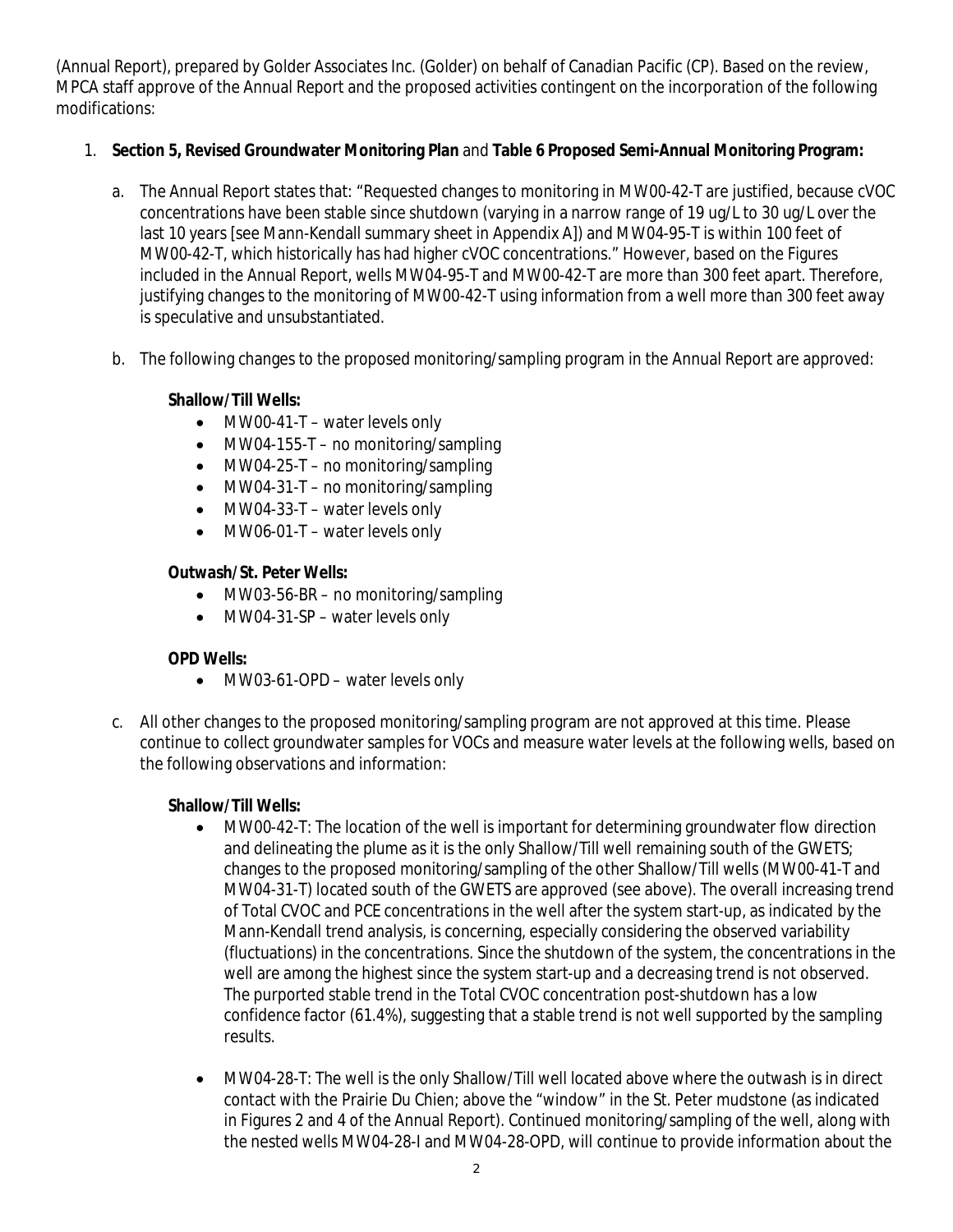vertical movement of groundwater and migration of contaminants downgradient of the GWETS and above the window in the St. Peter mudstone. Concentrations of Total CVOC and PCE increased in the well after the system start-up, as indicated by the Mann-Kendall trend analysis. Since the shutdown of the system, the Total CVOC and PCE concentrations have only slightly decreased, and appear to be fluctuating and are among the highest in the well since the system start-up.

#### **Outwash/St. Peter Wells:**

- MW04-29-BR: Although the well is listed in the Annual Report as an Outwash/St. Peter well, according to the Minnesota Well Index, the well appears to be screened in the Prairie du Chien, as the final stratigraphic unit is listed as "DOLOMITE". Groundwater flow in the Prairie du Chien is not discussed in the Annual Report. Although concentrations of CVOCs decreased in the well after the system start-up, immediately after the shutdown of the system, the concentrations of some CVOCs increased and no trend in the concentrations is indicated by the Mann-Kendall trend analysis. The detailed (inset) graph of concentrations vs. time in Figure B-16 shows increasing concentrations of Total CVOCs and 1,1-Dichloroethane between October 2019 and October 2020, and does not indicate that concentrations in the well are stable.
- MW04-30-BR: Similar to MW04-29-BR, the well is located down-gradient of the GWETS, southeast of the remaining active recovery well. Groundwater flow in the Outwash/St. Peter Unit in the area of MW04-30-BR is not well-defined or consistent (Figures 5 through 8). Concentrations of CVOCs decreased significantly after the system start-up from some of the highest levels reported at the Site. However, as displayed in the detailed (inset) graph of concentrations vs. time in Figure B-17, immediately after the shutdown of the system, the concentrations of Total CVOC and PCE significantly increased and appear to be fluctuating (not stable) since.
- MW04-33-SP: The well is the only Outwash/St. Peter well located west of the GWETS. Overall and after the system start-up, the concentrations of Total CVOC and PCE have decreased in the well, as indicated by the Mann-Kendall trend analysis. However, since the shutdown of the system, the concentrations have increased (almost to pre-system start-up levels), appear to be fluctuating (not stable), and no trend in the concentrations is indicated by the Mann-Kendall trend analysis.
- MW07-42-I: The well is located close to and down-gradient of the remaining active recovery well. Overall and after the system start-up, the concentrations of CVOCs decreased in the well, as indicated by the Mann-Kendall trend analysis. However, since the shutdown of the system, the concentrations have increased, as indicated by the Mann-Kendall trend analysis and appear to be fluctuating (not stable). Although the Annual Report states that "...MW07-42-I is within 50 feet of MW07-41-I, which has a similar data record but an initially higher cVOC concentration. Therefore, with continued monitoring of MW07-41-I, the requested changes to monitoring in MW07-42-I are justified.", the detailed (inset) graphs of concentrations vs. time for the two wells (Figures B-30 and B-31) indicate dissimilar trends starting in approximately 2015 (midoperation of the system) through the present (post-shutdown). During this time, CVOC concentrations increased in MW07-41-I toward the end of the system's operation, but have decreased after the shutdown of the system. However, CVOC concentrations continued to decrease in MW07-42-I during the system's operation, but have increased since the shutdown.
- 2. **Section 7, Recommendations:**
	- a. The revised groundwater monitoring and sampling plan/program presented in Section 5 and Table 6 of the Annual Report, is approved with the incorporation of the above modifications.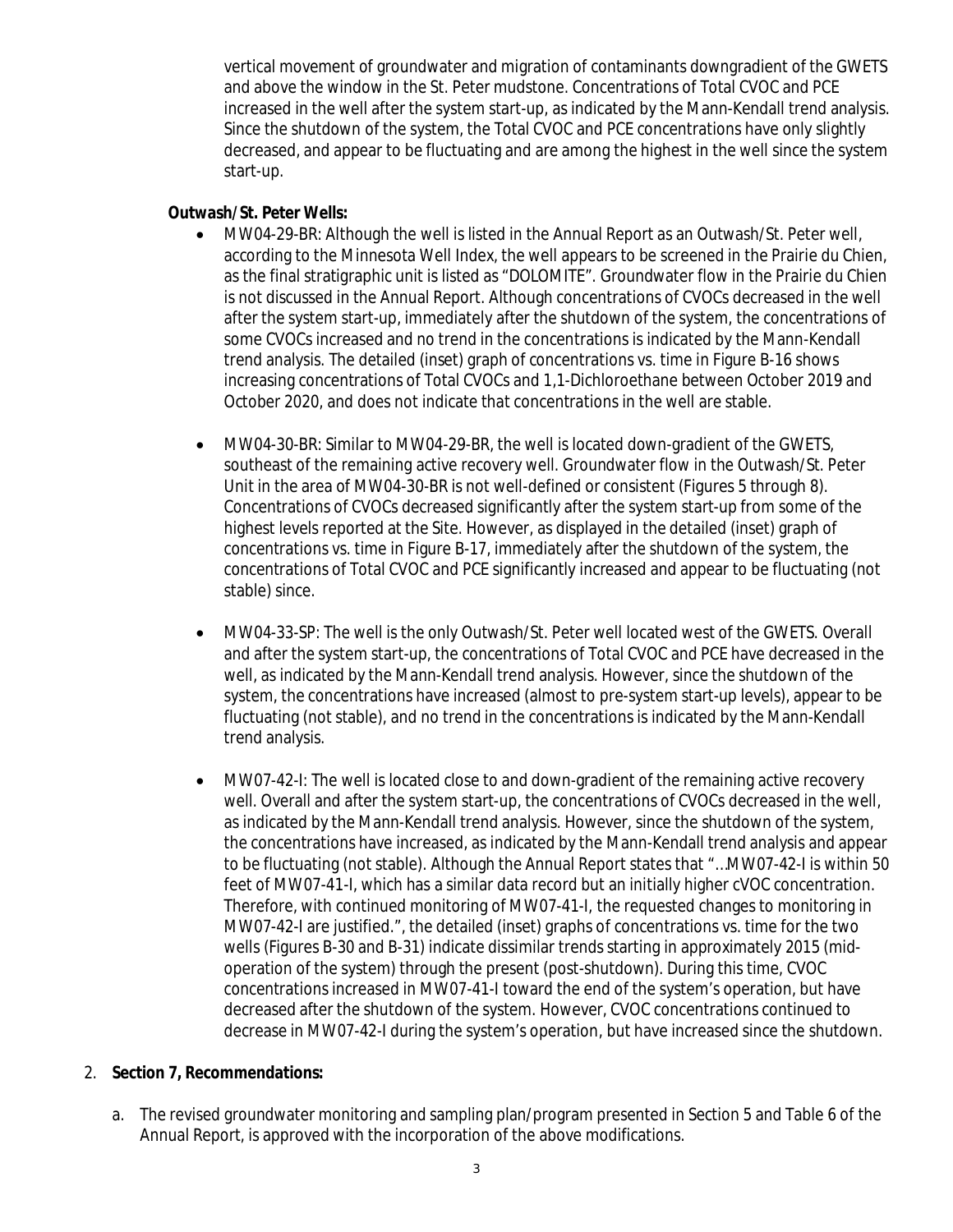- b. Shutdown of the groundwater extraction system in 2022, as recommended in the Annual Report is approved.
- c. The Annual Report recommends: "Continued monthly effluent monitoring through shutdown of the final extraction well, and quarterly groundwater level measurements and semi-annual groundwater quality monitoring through shutdown and after extraction system shutdown to monitor for sustained rebound in relation to historical concentrations. Rebound monitoring will continue for two years after shutdown."

The recommendation is approved with the following clarification and modification: Rebound monitoring will continue for two years after shutdown, at which time, re-evaluation of the groundwater levels and concentrations, and plume attenuation and stability will be conducted and provided to the MPCA for approval. During the period of re-evaluation and reporting, and until approval is provided by the MPCA, the groundwater monitoring and sampling plan/program described above and in the Annual Report (including modifications provided by the MPCA in this approval) will continue to be conducted.

- d. Although the Annual Report does not recommend the sealing of any monitoring or extraction wells at the Site, the MPCA's approval of the revised groundwater monitoring and sampling plan/program (including the above modifications) and shutdown of the groundwater extraction system does not authorize the sealing of any of the wells at the Site. Because rebound monitoring and sampling of the groundwater plume will be conducted at the Site, all of the monitoring and extraction wells shall remain intact, maintained, and functioning (not sealed) at this time and until the MPCA approves sealing activities.
- 3. **Figure 2, Total CVOC Isoconcentration Contours October 2020:**
	- a. The 'Outwash/St. Peter Pre-Pumping' sub-figure includes the Total CVOC concentration of 749 ug/L at MW06-01-I, as the maximum concentration from the 2007 sampling events (as stated in Note #1 on the Figure), and which is also included in the graph of concentrations vs. time for the well (Figure B-26). Although MW06-01-I is classified as an Outwash well (screened from 110.5 to 125.5 feet bgs), the concentration contours drawn in Figure 2 do not include the result from the well. Because MW06-01-I is nested with the deeper well MW06-01-BR, a St. Peter Mudstone/Outwash well (screened from 176 to 180 feet bgs), MPCA staff assume that the concentration contours were purposefully drawn in Figure 2 to only reflect the result from MW06-01-BR (26 ug/L; the maximum concentration from the 2007 sampling events), and that the omission of the Total CVOC concentration of 749 ug/L at MW06-01-I from the contouring was not purposeful or in error.
	- b. During the review of the Annual Report, MPCA staff noted that the Total CVOC concentrations for the monitoring wells included on the 'Shallow/Till – 2020' and 'Outwash/St. Peter – 2020' sub-figures of Figure 2 and in the Mann-Kendall statistical analysis are not the same as the Total CVOC concentrations summarized in Appendix E, Table 9 of the Annual Report, and included in Table 9 of the *2020 Annual Groundwater Monitoring Report, East Side Shoreham Facility*, dated September 2, 2021, prepared by Wood Environment & Infrastructure Solutions, Inc. (Wood). In response to the MPCA's email correspondence to CP, dated December 29, 2021, requesting clarification of the discrepancies in the Total CVOC results reported, Golder provided the following (summarized) information via email correspondence dated January 5, 2022:

The discrepancy between the Total CVOC concentrations is the result of different methods used for calculating Total CVOCs by Wood (included in Table 9) and by Golder (included in Table 2 and the statistical analysis). Only detected CVOCs were summed by Wood in the Total CVOCs results in Table 9, and nondetected compounds were not included. In Figure 2 and the statistical analysis included in the Annual Report, Total CVOCs summed by Golder also included one-half of the reporting limit for non-detected compounds. For future Wood and Golder annual reports, Total CVOCs will be calculated consistently using Golder's method of including one-half of the reporting limit for non-detected compounds.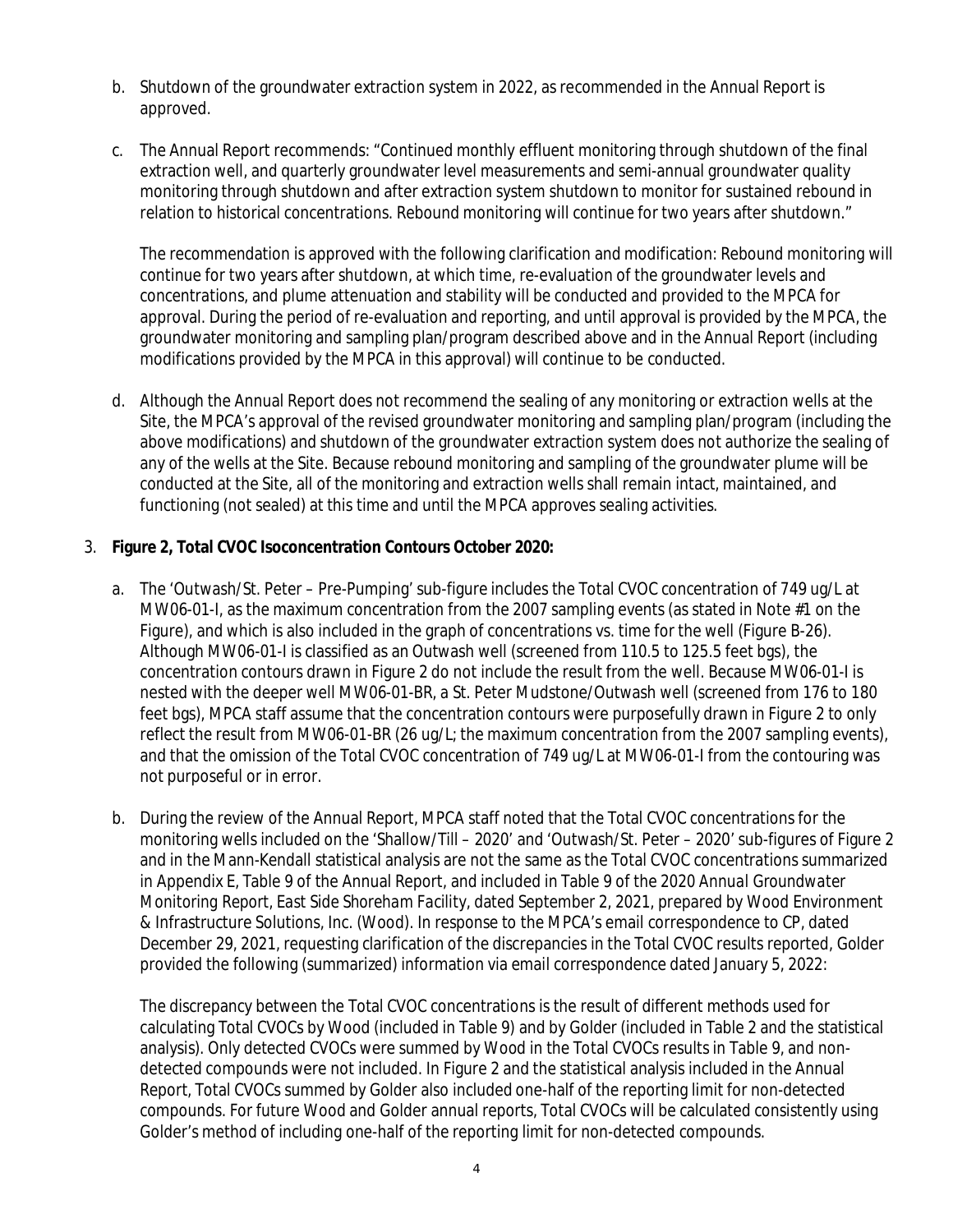Please contact Matthias Wolf or myself if you have any questions regarding the MPCA's review and approval of the Annual Report.

Thank you, Tom

**Thomas Reppe, P.G.** Environmental Specialist/Project Manager Minnesota Pollution Control Agency (MPCA) Remediation Division 520 Lafayette Road N. | St. Paul, MN | 55155 Office: 651.757.2643 thomas.reppe@state.mn.us | www.pca.state.mn.us

MINNESOTA POLLUTION CONTROL AGENCY

*Our mission is to protect and improve the environment and human health.*

NOTICE: This email (including attachments) is covered by the Electronic Communications Privacy Act, 18 U.S.C. 2510-2521. This email may be confidential and may be legally privileged. If you are not the intended recipient, you are hereby notified that any retention, dissemination, distribution, or copying of this communication is strictly prohibited. Please reply back to the sender that you have received this message in error, then delete it. Thank you.

**From:** Bergeon, Mark <Mark\_Bergeon@golder.com>

**Sent:** Wednesday, January 5, 2022 13:24

To: Karlene French <Karlene\_French@cpr.ca>; Reppe, Thomas (MPCA) <Thomas.Reppe@state.mn.us> **Cc:** Grape, Timothy (MPCA) <timothy.grape@state.mn.us>; Wolf, Matthias (MPCA) <matthias.wolf@state.mn.us>; Patrick McGuire <pmcguire@integral-corp.com>; Karah Conklin <kconklin@integral-corp.com>; Melissa Marietta <mmarietta@integral-corp.com>; Steve Helgen <shelgen@integral-corp.com>; Brodin, Michelle (michelle.brodin@stinson.com) <michelle.brodin@stinson.com>; Damle, Neha <Neha\_Damle@golder.com>; Kane, Allen <allen\_kane@golder.com>; James Vondracek <jevondracek@ashland.com>; Frame, Thomas W. <tom.frame@minneapolismn.gov>; Weldon, Bryan <Bryan\_Weldon@golder.com>; Councilman Reich (kevin.reich@minneapolismn.gov) <kevin.reich@minneapolismn.gov> **Subject:** RE: CP Shoreham Yard - Overburden Groundwater Extraction Treatment System 2020 Annual Report

NOTE: This email chain appears to contain email from outside Golder

Hi Tom and Matthias,

As indicated in your email of December 29, the Total CVOC concentrations for the monitoring wells included on the 'Shallow/Till – 2020' and 'Outwash/St. Peter – 2020' sub-figures of Figure 2 are not the same as the Total CVOC concentrations summarized in Table 9. The discrepancy lies in the methods used for calculating Total CVOCs by Wood for inclusion in Table 9 and by Golder for use in the statistical analyses and for inclusion on Figure 2. Only detected CVOCs are summed in the Total CVOCs results included in "Table 9" of Appendix E, which is a table reproduced from the 2020 Annual Groundwater Monitoring Report, East Side Shoreham Facility, prepared by Wood; non-detected compounds do not contribute to the Total CVOCs.

In Figure 2, consistent with Appendices A and B of the Golder Annual Report, Total CVOCs include values for nondetected compounds at one-half of the reporting limit. For the purposes of conducting trend analyses using the Mann-Kendall method, representation of non-detected values with ½ the reporting limit is a generally accepted practice. For consistency within the Golder report, the same calculated values were used for the sub-figures on Figure 2. Therefore,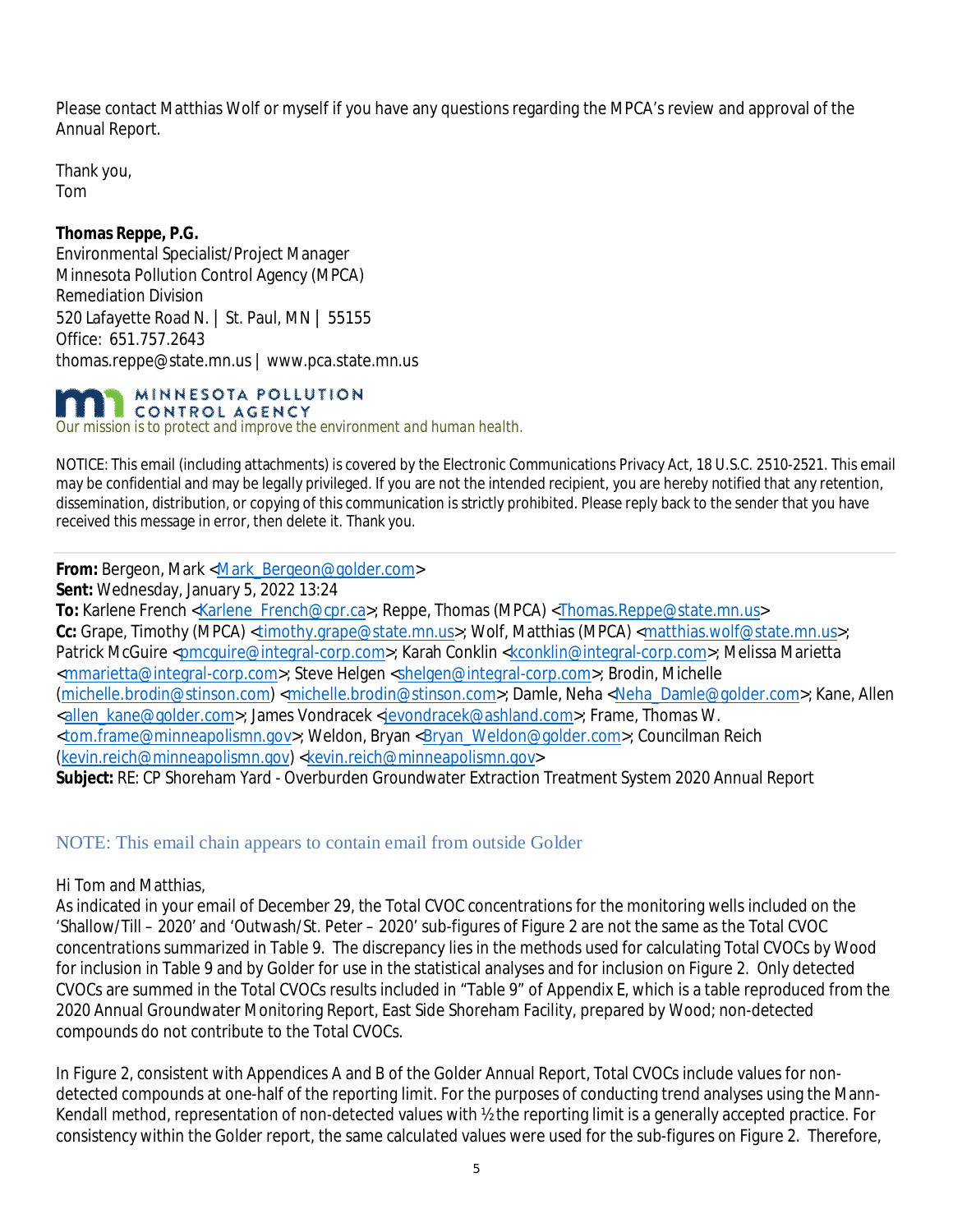there is no need to correct any results and there are no changes to the statistical analyses, conclusions, recommendations, or revised groundwater monitoring plan included in the Annual Report.

For future Wood and Golder annual reports, Total CVOCs will be calculated consistently for the two reports using the Golder Annual Report method, i.e., non-detected values will be included in Total CVOCs at  $\frac{1}{2}$  of the reporting limit.

If you need any additional information, please let us know.

Regards **Mark** 

Mark A. Bergeon, PG (KY,MN,WI), CEM (NV) Program Leader - Railroad Services / Associate

Golder Associates USA Inc. C: +1 (920) 819-3792 | golder.com LinkedIn | Instagram | Facebook | Twitter

Work Safe, Home Safe

This email transmission is confidential and may contain proprietary information for the exclusive use of the intended recipient. Any use, distribution or copying of this transmission, other than by the intended recipient, is strictly prohibited. If you are not the intended recipient, please notify the sender and delete all copies. Electronic media is susceptible to unauthorized modification, deterioration, and incompatibility. Accordingly, the electronic media version of any work product may not be relied upon.

Golder and the G logo are trademarks of Golder Associates Corporation

Please consider the environment before printing this email.

-----Original Message----- From: Karlene French <Karlene\_French@cpr.ca> Sent: December 30, 2021 7:01 AM To: Reppe, Thomas (MPCA) <Thomas.Reppe@state.mn.us> Cc: Grape, Timothy (MPCA) <timothy.grape@state.mn.us>; Wolf, Matthias (MPCA) <matthias.wolf@state.mn.us>; Patrick McGuire <pmcquire@integral-corp.com>; Karah Conklin <kconklin@integral-corp.com>; Melissa Marietta <mmarietta@integral-corp.com>; Steve Helgen <shelgen@integral-corp.com>; Brodin, Michelle (michelle.brodin@stinson.com) <michelle.brodin@stinson.com>; Bergeon, Mark <Mark\_Bergeon@golder.com>; Damle, Neha <Neha\_Damle@golder.com>; Kane, Allen <allen\_kane@golder.com>; James Vondracek <jevondracek@ashland.com>; Frame, Thomas W. <tom.frame@minneapolismn.gov>; Weldon, Bryan <Bryan\_Weldon@golder.com>; Councilman Reich (kevin.reich@minneapolismn.gov) <kevin.reich@minneapolismn.gov> Subject: Re: CP Shoreham Yard - Overburden Groundwater Extraction Treatment System 2020 Annual Report

## EXTERNAL EMAIL

Hi Tom and Matthias,

Thank you for your prompt and thorough review of the annual report. We will resolve the discrepancies quickly and respond with an addendum or additional information as requested. CP definitely wants information provided about the site to be accurate.

Happy new year.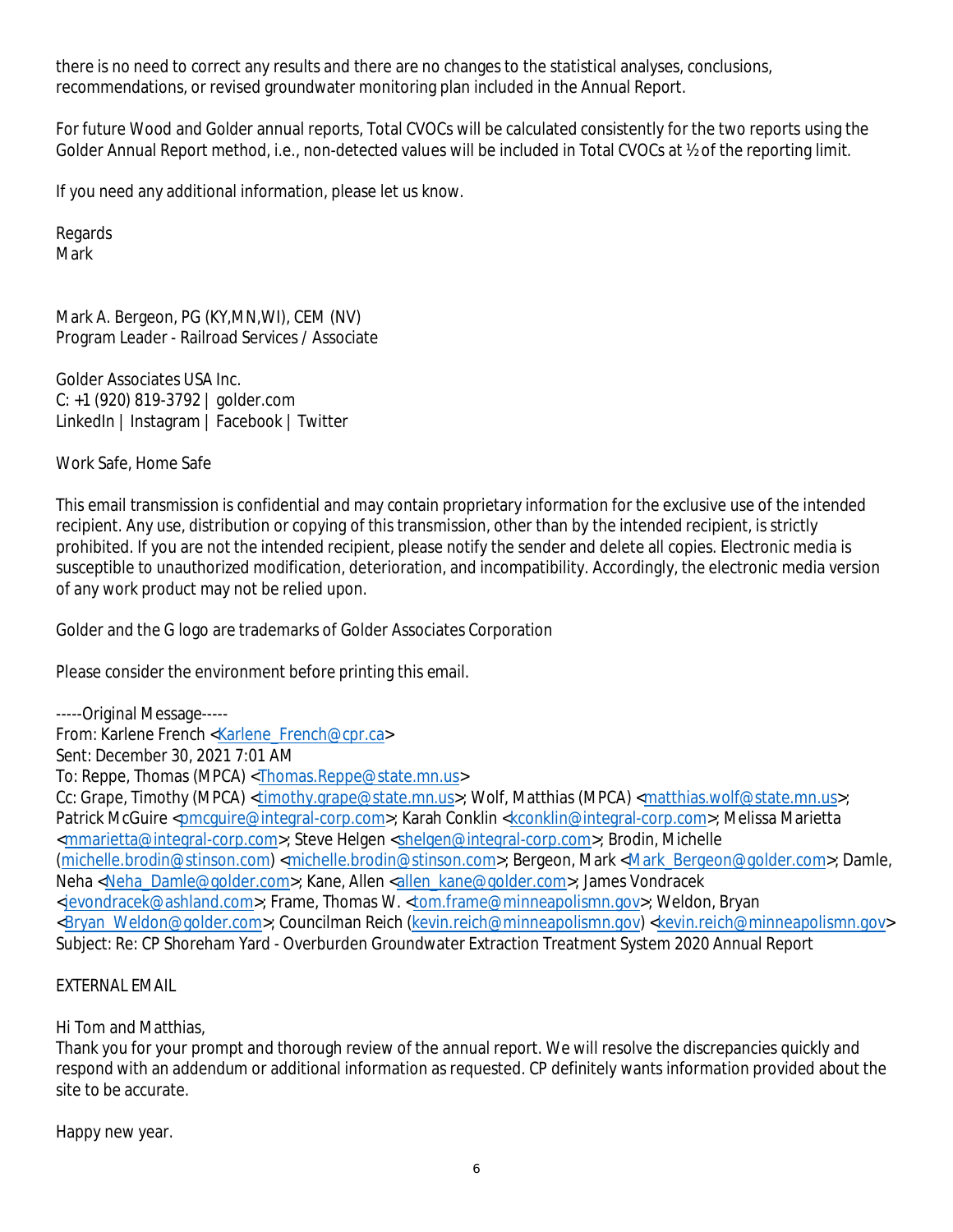Karlene

Sent from my iPhone

On Dec 29, 2021, at 4:28 PM, Reppe, Thomas (MPCA) <Thomas.Reppe@state.mn.us> wrote:

This email did not originate from Canadian Pacific. Please exercise caution with any links or attachments.

\_\_\_\_\_\_\_\_\_\_\_\_\_\_\_\_\_\_\_\_\_\_\_\_\_\_\_\_\_\_\_\_ Karlene,

Minnesota Pollution Control Agency (MPCA) staff continue to review the 2020 Annual Report, Overburden Groundwater Extraction and Treatment System, Southeastern Area - East Side Shoreham Facility, dated October 12, 2021 (Annual Report), prepared by Golder Associates Inc. on behalf of Canadian Pacific (CP).

During the review of the Annual Report, MPCA staff have noted discrepancies in the Total CVOC results reported in Figure 2, Total CVOC Isoconcentration Contours October 2020, and the Total CVOC results summarized in Appendix E, Table 9, October 2020 Groundwater Analytical Detections and also included in Table 9, October 2020 Groundwater Analytical Detections of the 2020 Annual Groundwater Monitoring Report, East Side Shoreham Facility, dated September 2, 2021, prepared by Wood Environment & Infrastructure Solutions, Inc. on behalf of CP.

# Specifically:

1) The Total CVOC concentrations for the monitoring wells included on the 'Shallow/Till – 2020' and 'Outwash/St. Peter – 2020' sub-figures of Figure 2 are not the same as the Total CVOC concentrations summarized in Table 9.

2) The Total CVOC concentrations reported in the Mann-Kendall statistical analysis included in the Annual Report are the same as the Total CVOC concentrations included on Figure 2. Therefore, these concentrations are not consistent with the results reported in Table 9.

Because of these noted discrepancies, the MPCA requests the submittal of additional information before being able to complete the final review/approval of the Annual Report.

Please provide an explanation for the differences in the Total CVOC concentrations included on Figure 2 (and in the Mann-Kendall statistical analysis) and those reported in Table 9, and which set of results are accurate for the October 2020 sampling event. If correction of the inconsistent results cause any changes to the statistical analysis, conclusions, recommendations, or revised groundwater monitoring plan included in the Annual Report, please submit the revised information to the MPCA for review as an addendum to the Annual Report. Similarly, if correction of the inconsistent results does not change any of the statistical analysis, conclusions, recommendations, or revised groundwater monitoring plan, please state this so that MPCA staff can proceed with completing the review of the Annual Report.

MPCA staff appreciates CP's cooperation with providing this explanation and additional information, and CP's interest in providing consistent and accurate information for the site.

If you have any questions regarding the MPCA's requests, please contact Matthias Wolf or myself.

Thank you, Tom

Thomas Reppe, P.G.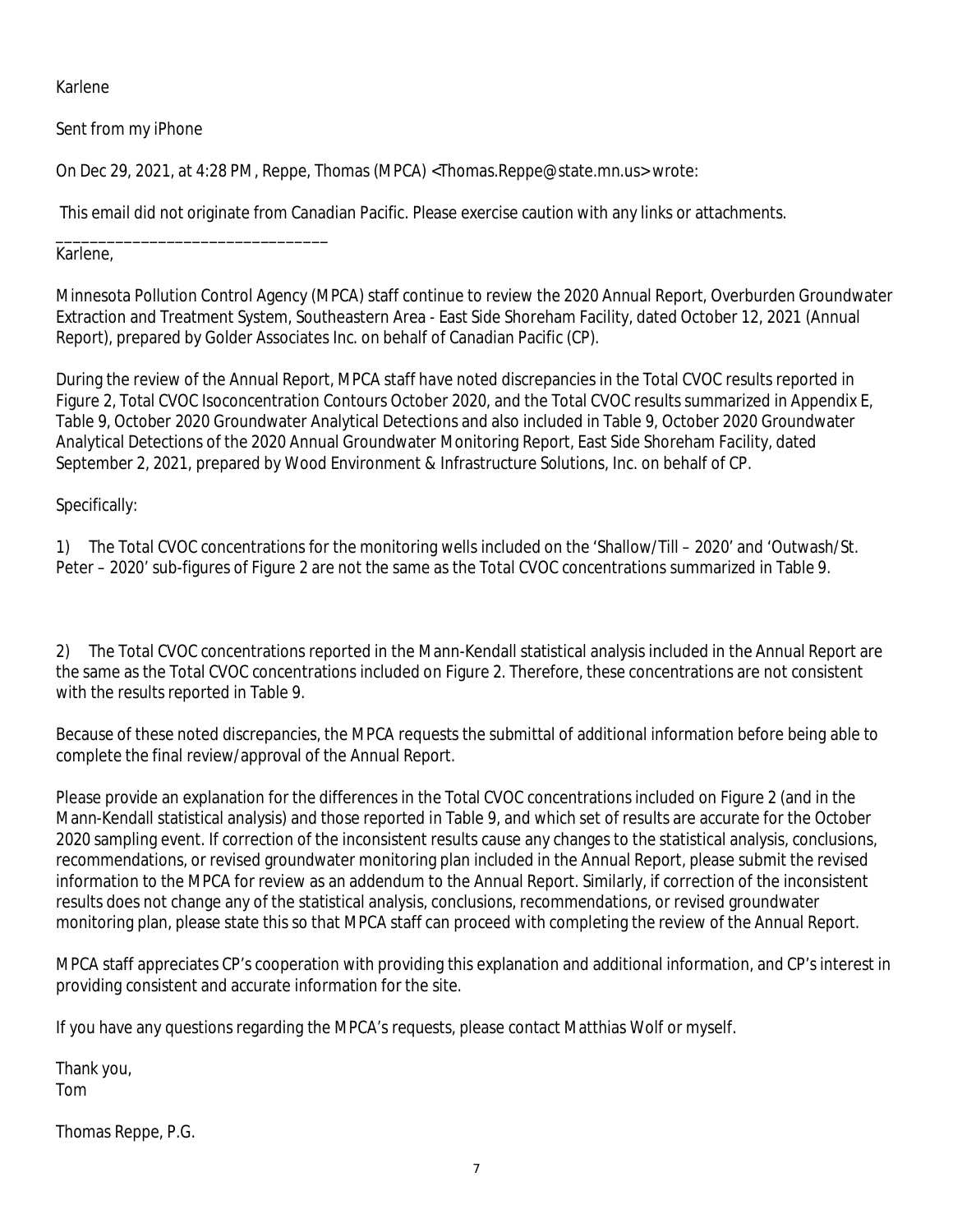Environmental Specialist/Project Manager Minnesota Pollution Control Agency (MPCA) Remediation Division 520 Lafayette Road N. | St. Paul, MN | 55155

Office: 651.757.2643

thomas.reppe@state.mn.us<mailto:thomas.reppe@state.mn.us> |

https://can01.safelinks.protection.outlook.com/?url=http%3A%2F%2Fwww.pca.state.mn.us%2F&data=04%7C01% 7Cmark\_bergeon%40golder.com%7C956054752fda4235c40108d9cb9473d8%7C46b66e8634824192842f3472ff5fe764% 7C1%7C0%7C637764660766119171%7CUnknown%7CTWFpbGZsb3d8eyJWIjoiMC4wLjAwMDAiLCJQIjoiV2luMzIiLCJBTiI6 Ik1haWwiLCJXVCI6Mn0%3D%7C3000&sdata=oAFyYV0CQ8a6Hv%2B%2FouBrvX%2B%2FbARtEMGRuAjx74AXLQE%3 D&reserved=0<https://can01.safelinks.protection.outlook.com/?url=https%3A%2F%2Furldefense.com%2Fv3%2F http%3A%2F%2Fwww.pca.state.mn.us%2F\_\_%3B!!Iww4!wfphVzbT4r\_FcYJBwf49Tsb3F4cwzpylUKCpNot7vvPgwzbPC7gn NczL0aOyK9jkq4Q%24&data=04%7C01%7Cmark\_bergeon%40golder.com%7C956054752fda4235c40108d9cb9473 d8%7C46b66e8634824192842f3472ff5fe764%7C1%7C0%7C637764660766119171%7CUnknown%7CTWFpbGZsb3d8eyJ WIjoiMC4wLjAwMDAiLCJQIjoiV2IuMzIiLCJBTiI6Ik1haWwiLCJXVCI6Mn0%3D%7C3000&sdata=KY3GKuMH6HVwLWR Q53EY7nEID4BPOHTahDQdNTAm95g%3D&reserved=0>

<image002.png>

Our mission is to protect and improve the environment and human health.

NOTICE: This email (including attachments) is covered by the Electronic Communications Privacy Act, 18 U.S.C. 2510- 2521. This email may be confidential and may be legally privileged. If you are not the intended recipient, you are hereby notified that any retention, dissemination, distribution, or copying of this communication is strictly prohibited. Please reply back to the sender that you have received this message in error, then delete it. Thank you.

From: Karlene French <Karlene\_French@cpr.ca>

Sent: Tuesday, November 30, 2021 16:50

To: Reppe, Thomas (MPCA) <Thomas.Reppe@state.mn.us>

Cc: Grape, Timothy (MPCA) <timothy.grape@state.mn.us>; Wolf, Matthias (MPCA) <matthias.wolf@state.mn.us>; Patrick McGuire <pmcquire@integral-corp.com>; Karah Conklin <kconklin@integral-corp.com>; Melissa Marietta <mmarietta@integral-corp.com>; Steve Helgen <shelgen@integral-corp.com>; Brodin, Michelle (michelle.brodin@stinson.com) <michelle.brodin@stinson.com>; 'mark\_bergeon@golder.com' <mark\_bergeon@golder.com>; Damle, Neha <Neha\_Damle@golder.com>; Kane, Allen <allen\_kane@golder.com>; 'James Vondracek' <jevondracek@ashland.com>; Frame, Thomas W. <tom.frame@minneapolismn.gov>; kevin.reich@minneapolismn.gov; 'Weldon, Bryan' <Bryan\_Weldon@golder.com> Subject: RE: CP Shoreham Yard - Overburden Groundwater Extraction Treatment System 2020 Annual Report

This message may be from an external email source.

\_\_\_\_\_\_\_\_\_\_\_\_\_\_\_\_\_\_\_\_\_\_\_\_\_\_\_\_\_\_\_\_

Do not select links or open attachments unless verified. Report all suspicious emails to Minnesota IT Services Security Operations Center.

Hi Tom and Matthias,

Thank you, again. Karlene

Thank you very much for your preliminary review to accommodate our planning for 2022 expenditures. We will look for your formal approval and comments in December.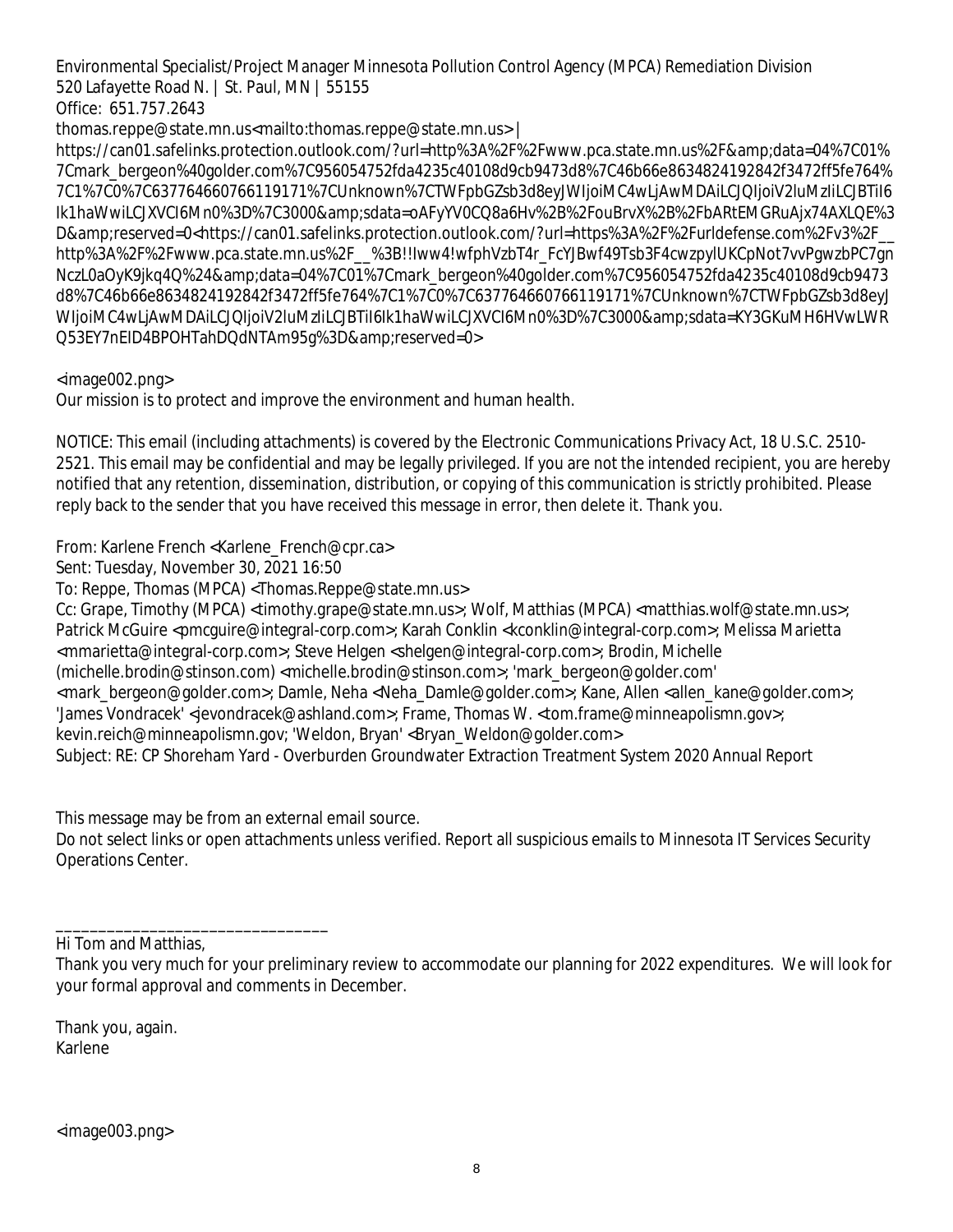Karlene A. French Spec. System Environmental Remediation O 612-330-4472 C 612-358-4674 120 South 6th Street, Suite 700 Minneapolis, MN 55402

From: Reppe, Thomas (MPCA) <Thomas.Reppe@state.mn.us<mailto:Thomas.Reppe@state.mn.us>> Sent: Tuesday, November 30, 2021 1:41 PM To: Karlene French <Karlene\_French@cpr.ca<mailto:Karlene\_French@cpr.ca>> Cc: Grape, Timothy (MPCA) <timothy.grape@state.mn.us<mailto:timothy.grape@state.mn.us>>; Wolf, Matthias (MPCA) <matthias.wolf@state.mn.us<mailto:matthias.wolf@state.mn.us>>; Patrick McGuire <pmcguire@integralcorp.com<mailto:pmcguire@integral-corp.com>>; Karah Conklin <kconklin@integralcorp.com<mailto:kconklin@integral-corp.com>>; Melissa Marietta <mmarietta@integralcorp.com<mailto:mmarietta@integral-corp.com>>; Steve Helgen <shelgen@integralcorp.com<mailto:shelgen@integral-corp.com>>; Brodin, Michelle (michelle.brodin@stinson.com<mailto:michelle.brodin@stinson.com>) <michelle.brodin@stinson.com<mailto:michelle.brodin@stinson.com>>; 'mark\_bergeon@golder.com' <mark\_bergeon@golder.com<mailto:mark\_bergeon@golder.com>>; Damle, Neha <Neha\_Damle@golder.com<mailto:Neha\_Damle@golder.com>>; Kane, Allen <allen\_kane@golder.com<mailto:allen\_kane@golder.com>>; 'James Vondracek' <jevondracek@ashland.com<mailto:jevondracek@ashland.com>>; Frame, Thomas W. <tom.frame@minneapolismn.gov<mailto:tom.frame@minneapolismn.gov>>; kevin.reich@minneaplosmn.gov<mailto:kevin.reich@minneaplosmn.gov>; 'Weldon, Bryan' <Bryan\_Weldon@golder.com<mailto:Bryan\_Weldon@golder.com>> Subject: RE: CP Shoreham Yard - Overburden Groundwater Extraction Treatment System 2020 Annual Report

This email did not originate from Canadian Pacific. Please exercise caution with any links or attachments.

Karlene,

\_\_\_\_\_\_\_\_\_\_\_\_\_\_\_\_\_\_\_\_\_\_\_\_\_\_\_\_\_\_\_\_

Minnesota Pollution Control Agency (MPCA) staff are currently reviewing the 2020 Annual Report, Overburden Groundwater Extraction and Treatment System, Southeast Area – East Side Shoreham Facility (Report), submitted on October 12, 2021.

Based on the preliminary review, and to facilitate CP's planning for 2022, the conclusions and recommendations in the Report appear appropriate with the inclusion of some modifications to the proposed monitoring plan. The MPCA's formal review of the Report will be provided to CP in December 2021.

If you have any questions, please contact Matthias Wolf, MPCA Hydrologist, or myself.

Thank you, Tom

Thomas Reppe, P.G. Environmental Specialist/Project Manager Minnesota Pollution Control Agency (MPCA) Remediation Division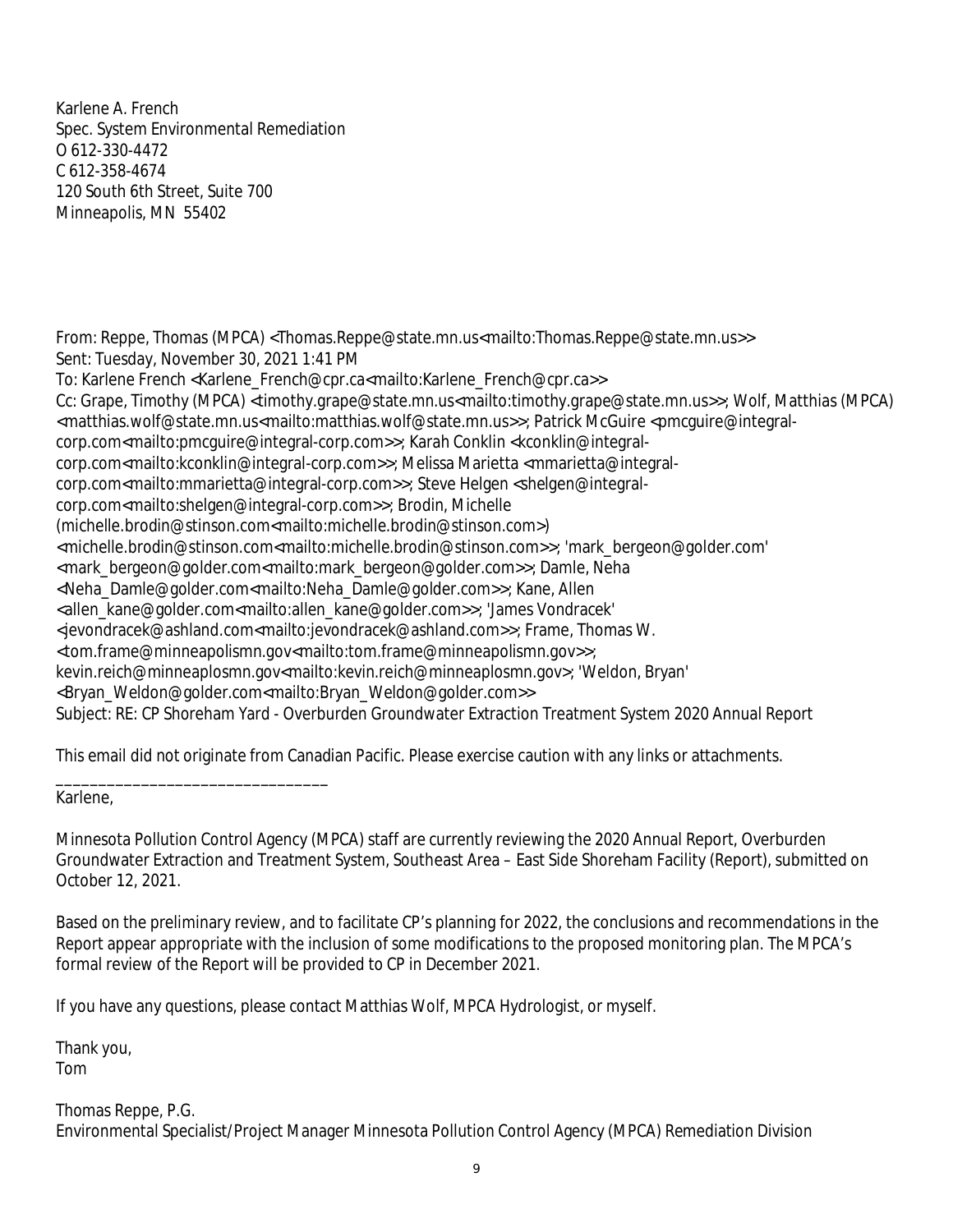# 520 Lafayette Road N. | St. Paul, MN | 55155

Office: 651.757.2643

thomas.reppe@state.mn.us<mailto:thomas.reppe@state.mn.us> |

https://can01.safelinks.protection.outlook.com/?url=http%3A%2F%2Fwww.pca.state.mn.us%2F&data=04%7C01% 7Cmark\_bergeon%40golder.com%7C956054752fda4235c40108d9cb9473d8%7C46b66e8634824192842f3472ff5fe764% 7C1%7C0%7C637764660766119171%7CUnknown%7CTWFpbGZsb3d8eyJWIjoiMC4wLjAwMDAiLCJQIjoiV2luMzIiLCJBTiI6 Ik1haWwiLCJXVCI6Mn0%3D%7C3000&sdata=oAFyYV0CQ8a6Hv%2B%2FouBrvX%2B%2FbARtEMGRuAjx74AXLQE%3 D&reserved=0<https://can01.safelinks.protection.outlook.com/?url=https%3A%2F%2Furldefense.com%2Fv3%2F\_ https%3A%2F%2Fgcc02.safelinks.protection.outlook.com%2F%3Furl%3Dhttps\*3A\*2F\*2Furldefense.com\*2Fv3\*2F\_\_htt p\*3A\*2Fwww.pca.state.mn.us\*2F\_\_\*3B!!Iww4!1htK8GuGoR1OWxo44nkXtYrlii9WMbLDSeRLq6HhA0OJuXutcoisH0knK6rcoqPbYo\*24%26data%3D04\*7C01\*7CThomas.Reppe\*40state.mn.us\*7C1be26bcceecf41f7236f08d9b453c09 d\*7Ceb14b04624c445198f26b89c2159828c\*7C0\*7C0\*7C637739094091183810\*7CUnknown\*7CTWFpbGZsb3d8eyJWIj oiMC4wLjAwMDAiLCJQIjoiV2luMzIiLCJBTiI6Ik1haWwiLCJXVCI6Mn0\*3D\*7C3000%26sdata%3DVtVcKXGS8ZPhpr0wZuIP8 9vzL0DC9esRrckL4b4uN0c\*3D%26reserved%3D0\_\_%3BJSUlJSUlJSUlJSUlJSUlJSUlJSUlJSU!!Iww4!wfphVzbT4r\_FcYJBwf49T sb3F4cwzpylUKCpNot7vvPgwzbPC7gnNczL0aOys-

3N0uY%24&data=04%7C01%7Cmark\_bergeon%40golder.com%7C956054752fda4235c40108d9cb9473d8%7C46b6 6e8634824192842f3472ff5fe764%7C1%7C0%7C637764660766119171%7CUnknown%7CTWFpbGZsb3d8eyJWIjoiMC4wL jAwMDAiLCJQIjoiV2luMzliLCJBTiI6Ik1haWwiLCJXVCI6Mn0%3D%7C3000&sdata=HAJsKI7J7VuSxOz0vMf%2FaeEYFXX J2SizkERqOdU6%2BW8%3D&reserved=0>

<image002.png>

Our mission is to protect and improve the environment and human health.

NOTICE: This email (including attachments) is covered by the Electronic Communications Privacy Act, 18 U.S.C. 2510- 2521. This email may be confidential and may be legally privileged. If you are not the intended recipient, you are hereby notified that any retention, dissemination, distribution, or copying of this communication is strictly prohibited. Please reply back to the sender that you have received this message in error, then delete it. Thank you.

From: Weldon, Bryan

Sent: Tuesday, October 12, 2021 2:33 PM

To: Timothy.grape@state.mn.us<mailto:Timothy.grape@state.mn.us>;

Thomas.reppe@state.mn.us<mailto:Thomas.reppe@state.mn.us>;

Matthias.wolf@state.mn.us<mailto:Matthias.wolf@state.mn.us>

Cc: Karlene French <Karlene\_French@cpr.ca<mailto:Karlene\_French@cpr.ca>>; Patrick McGuire <pmcguire@integralcorp.com<mailto:pmcguire@integral-corp.com>>; Karah Conklin <kconklin@integral-

corp.com<mailto:kconklin@integral-corp.com>>; Melissa Marietta <mmarietta@integral-

corp.com<mailto:mmarietta@integral-corp.com>>; Steve Helgen <shelgen@integral-

corp.com<mailto:shelgen@integral-corp.com>>;

michelle.brodin@stinsonleonard.com<mailto:michelle.brodin@stinsonleonard.com>; Bergeon, Mark

<Mark\_Bergeon@golder.com<mailto:Mark\_Bergeon@golder.com>>; Damle, Neha

<Neha\_Damle@golder.com<mailto:Neha\_Damle@golder.com>>; Kane, Allen

<allen\_kane@golder.com<mailto:allen\_kane@golder.com>>;

kevin.reich@minneaplosmn.gov<mailto:kevin.reich@minneaplosmn.gov>; 'James Vondracek'

<jevondracek@ashland.com<mailto:jevondracek@ashland.com>>

Subject: CP Shoreham Yard - Overburden Groundwater Extraction Treatment System 2020 Annual Report

Golder has prepared the 2020 Annual Report for the Overburden Groundwater Extraction and Treatment System, Southeast Area – East Side Shoreham Facility on behalf of the Soo Line Railroad Company doing business as Canadian Pacific. The report is too large to attach to email. Golder will send a second email with a link to download the report from our secure message center. We respectfully request prompt review and response to this submittal, as CP is proposing a significant change to system operation.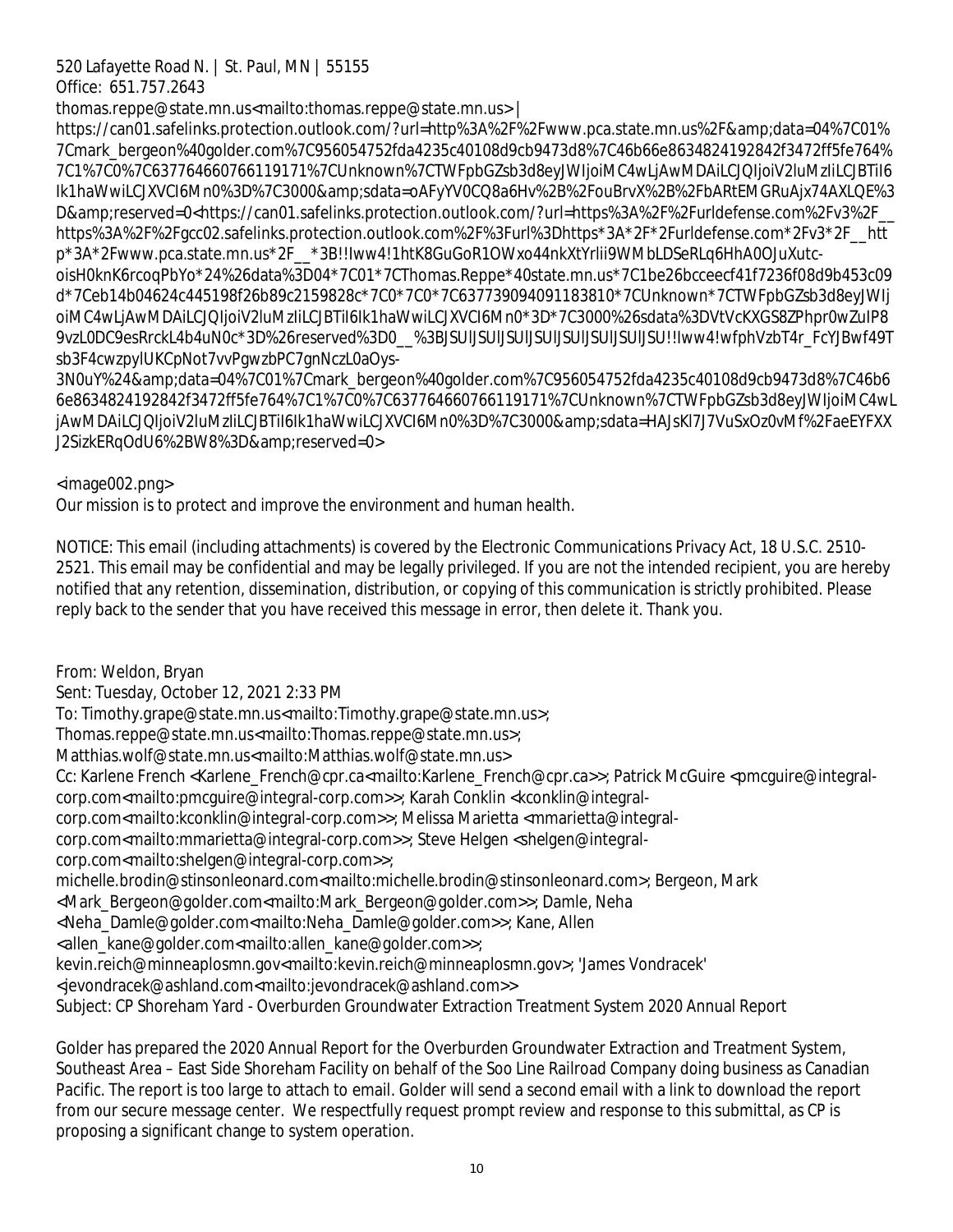Based on the data presented in this report, CP is requesting MPCA's approval to do the following:

· Shut down the last remaining operating extraction well.

Implement the revised monitoring plan presented in Section 5 of the report. The revised monitoring plan was contained within multiple previous submittals to MPCA and has not yet been approved.

· Continue quarterly groundwater level measurements and semi-annual groundwater quality monitoring through shutdown and for 24 months after extraction system shutdown to monitor for sustained rebound in relation to historical concentrations.

To simplify the review process, this report is intended to supersede the following reports previously submitted to MPCA:

 \* Golder Associates, June 2019. 2018 Annual Report Overburden Groundwater Extraction and Treatment System, Southeastern Area, East Side Shoreham Facility, Minneapolis, Minnesota.

 \* Golder Associates, January 2021. 2019 Annual Report and Shutdown Evaluation, Overburden Groundwater Extraction and Treatment System, Southeastern Area, East Side Shoreham Facility, Minneapolis, Minnesota. CP also requests MPCA review and comment on and/or approval of this report by November 30, 2021, to facilitate budget planning and schedules for 2022.

Additionally, CP is awaiting MPCA comment on and/or approval of the 2020 Remedial Action Implementation Report submitted in November 2020.

Please confirm receipt of this email and the report and contact us with any questions or comments. We look forward to working with you to achieve completion of remedial actions on portions of the East Side Shoreham Facility.

Thank you. Bryan Weldon

Bryan Weldon P.E. (MN,MI,IA) Senior Project Engineer

<image005.png> Golder Associates Inc. 1751 West County Road B, Suite 105, Roseville, Minnesota, USA 55113 T: +1 651 697-9737 | D: +1 (651) 697-9737 | C: +1 (612) 458-7512 | golder.com<https://can01.safelinks.protection.outlook.com/?url=https%3A%2F%2Furldefense.com%2Fv3%2F\_\_https%3 A%2F%2Fgcc02.safelinks.protection.outlook.com%2F%3Furl%3Dhttps\*3A\*2F\*2Furldefense.com\*2Fv3\*2F\_\_https\*3A\*2 Fgcc02.safelinks.protection.outlook.com\*2F\*3Furl\*3Dhttp\*3A\*2F\*2Fwww.golder.com\*2F\*26data\*3D04\*7C01\*7CTho mas.reppe\*40state.mn.us\*7Ccbed53602ec04bd6629c08d98e8dfd63\*7Ceb14b04624c445198f26b89c2159828c\*7C0\*7C 0\*7C637697562761081202\*7CUnknown\*7CTWFpbGZsb3d8eyJWIjoiMC4wLjAwMDAiLCJQIjoiV2luMzIiLCJBTiI6Ik1haWwi LCJXVCI6Mn0\*3D\*7C1000\*26sdata\*3DRUlHSFKN3CXe08vIAaXtCirDooncrO3\*2BcVydkSxhioY\*3D\*26reserved\*3D0\_\_\*3 BJSUlJSUlJSUlJSUlJSUlJSUl!!Iww4!1htK8GuGoR1OWxo44nkXtYrlii9WMbLDSeRLq6HhA0OJuXutc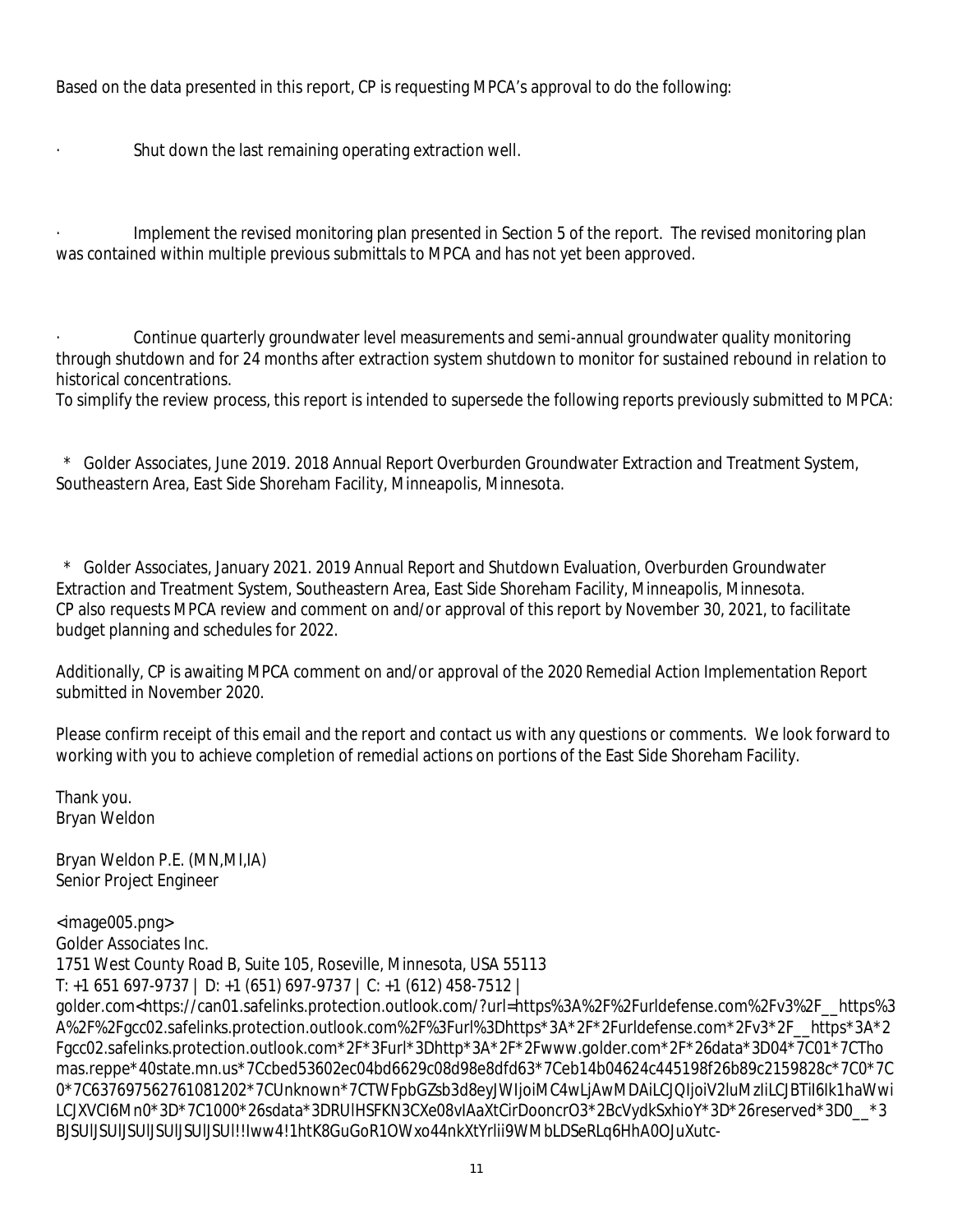oisH0knK6rFHKPNaM\*24%26data%3D04\*7C01\*7CThomas.Reppe\*40state.mn.us\*7C1be26bcceecf41f7236f08d9b453c0 9d\*7Ceb14b04624c445198f26b89c2159828c\*7C0\*7C0\*7C637739094091193765\*7CUnknown\*7CTWFpbGZsb3d8eyJWI joiMC4wLjAwMDAiLCJQIjoiV2luMzIiLCJBTiI6Ik1haWwiLCJXVCI6Mn0\*3D\*7C3000%26sdata%3DnS3KXW1ULCqtTgXQh\*2F 5LuuwI\*2BuD93oPOHfljxOM7ez4\*3D%26reserved%3D0\_\_%3BJSUlJSUlJSUlJSoqKiolJSoqKioqKioqKioqKiUlKiolJSUlJSUlJSU lJSUlJSUlJSUl!!Iww4!wfphVzbT4r\_FcYJBwf49Tsb3F4cwzpylUKCpNot7vvPgwzbPC7gnNczL0aOylJxMa1s%24&data=04 %7C01%7Cmark\_bergeon%40golder.com%7C956054752fda4235c40108d9cb9473d8%7C46b66e8634824192842f3472ff 5fe764%7C1%7C0%7C637764660766119171%7CUnknown%7CTWFpbGZsb3d8eyJWIjoiMC4wLjAwMDAiLCJQIjoiV2luMzI iLCJBTiI6Ik1haWwiLCJXVCI6Mn0%3D%7C3000&sdata=iVGPCFFIqZ4Hmea0FZ8eXuTUk1oO9KxOiXlr0aZLJCE%3D&am p;reserved=0>

LinkedIn<https://can01.safelinks.protection.outlook.com/?url=https%3A%2F%2Furldefense.com%2Fv3%2F\_\_https%3A %2F%2Fgcc02.safelinks.protection.outlook.com%2F%3Furl%3Dhttps\*3A\*2F\*2Furldefense.com\*2Fv3\*2F\_\_https\*3A\*2F gcc02.safelinks.protection.outlook.com\*2F\*3Furl\*3Dhttps\*3A\*2F\*2Fwww.linkedin.com\*2Fcompany\*2Fgolder\*2F\*26d ata\*3D04\*7C01\*7CThomas.reppe\*40state.mn.us\*7Ccbed53602ec04bd6629c08d98e8dfd63\*7Ceb14b04624c445198f26 b89c2159828c\*7C0\*7C0\*7C637697562761091158\*7CUnknown\*7CTWFpbGZsb3d8eyJWIjoiMC4wLjAwMDAiLCJQIjoiV2l uMzIiLCJBTiI6Ik1haWwiLCJXVCI6Mn0\*3D\*7C1000\*26sdata\*3Dl9ijg4iezcO\*2BiU2Eqb6JMYNvFg\*2Fl9foUZP\*2FVwzn9dw 4\*3D\*26reserved\*3D0\_\_\*3BJSUlJSUlJSUlJSUlJSUlJSUlJSUlJQ!!Iww4!1htK8GuGoR1OWxo44nkXtYrlii9WMbLDSeRLq6HhA 0OJuXutc-oisH0knK6rRzQ-

O1Q\*24%26data%3D04\*7C01\*7CThomas.Reppe\*40state.mn.us\*7C1be26bcceecf41f7236f08d9b453c09d\*7Ceb14b046 24c445198f26b89c2159828c\*7C0\*7C0\*7C637739094091203723\*7CUnknown\*7CTWFpbGZsb3d8eyJWIjoiMC4wLjAwM DAiLCJQIjoiV2luMzIiLCJBTiI6Ik1haWwiLCJXVCI6Mn0\*3D\*7C3000%26sdata%3DOF\*2BopOplkTRIi9o1ILARFjLpOZNx6oFIha MD2hGn3MY\*3D%26reserved%3D0\_\_%3BJSUlJSUlJSUlJSoqKioqKiUlKioqKioqKioqKioqJSUqKioqJSUlJSUlJSUlJSUlJSUlJSUl! !Iww4!wfphVzbT4r\_FcYJBwf49Tsb3F4cwzpylUKCpNot7vvPgwzbPC7gnNczL0aOy-

a\_CTfU%24&data=04%7C01%7Cmark\_bergeon%40golder.com%7C956054752fda4235c40108d9cb9473d8%7C46b6 6e8634824192842f3472ff5fe764%7C1%7C0%7C637764660766119171%7CUnknown%7CTWFpbGZsb3d8eyJWIjoiMC4wL jAwMDAiLCJQIjoiV2luMzIiLCJBTiI6Ik1haWwiLCJXVCI6Mn0%3D%7C3000&sdata=z8qYdmTR44sfAB4JiAeemsPTHXIH0 mRPas6sp8OSatw%3D&reserved=0> |

Instagram<https://can01.safelinks.protection.outlook.com/?url=https%3A%2F%2Furldefense.com%2Fv3%2F\_\_https%3 A%2F%2Fgcc02.safelinks.protection.outlook.com%2F%3Furl%3Dhttps\*3A\*2F\*2Furldefense.com\*2Fv3\*2F\_\_https\*3A\*2 Fgcc02.safelinks.protection.outlook.com\*2F\*3Furl\*3Dhttps\*3A\*2F\*2Fwww.instagram.com\*2Fgolderassociates\*2F\*26d ata\*3D04\*7C01\*7CThomas.reppe\*40state.mn.us\*7Ccbed53602ec04bd6629c08d98e8dfd63\*7Ceb14b04624c445198f26 b89c2159828c\*7C0\*7C0\*7C637697562761091158\*7CUnknown\*7CTWFpbGZsb3d8eyJWIjoiMC4wLjAwMDAiLCJQIjoiV2l uMzIiLCJBTiI6Ik1haWwiLCJXVCI6Mn0\*3D\*7C1000\*26sdata\*3D9QEjfpkj63vITBVKbBr37Zj3N8DjYS29Kswaq1\*2F5dI8\*3D\* 26reserved\*3D0\_\_\*3BJSUlJSUlJSUlJSUlJSUlJSUlJQ!!Iww4!1htK8GuGoR1OWxo44nkXtYrlii9WMbLDSeRLq6HhA0OJuXutcoisH0knK6rEbY2yl8\*24%26data%3D04\*7C01\*7CThomas.Reppe\*40state.mn.us\*7C1be26bcceecf41f7236f08d9b453c09d \*7Ceb14b04624c445198f26b89c2159828c\*7C0\*7C0\*7C637739094091203723\*7CUnknown\*7CTWFpbGZsb3d8eyJWIjoi MC4wLjAwMDAiLCJQIjoiV2luMzIiLCJBTiI6Ik1haWwiLCJXVCI6Mn0\*3D\*7C3000%26sdata%3DACm2RY1gtdfHyxHXXT1Jbb M2m7gjjFNmJt\*2B4cmYIlLg\*3D%26reserved%3D0\_\_%3BJSUlJSUlJSUlJSoqKioqJSUqKioqKioqKioqKiolJSoqJSUlJSUlJSUlJSU lJSUlJSUl!!Iww4!wfphVzbT4r\_FcYJBwf49Tsb3F4cwzpylUKCpNot7vvPgwzbPC7gnNczL0aOyWmhKLww%24&data=04 %7C01%7Cmark\_bergeon%40golder.com%7C956054752fda4235c40108d9cb9473d8%7C46b66e8634824192842f3472ff 5fe764%7C1%7C0%7C637764660766119171%7CUnknown%7CTWFpbGZsb3d8eyJWIjoiMC4wLjAwMDAiLCJQIjoiV2luMzI iLCJBTiI6Ik1haWwiLCJXVCI6Mn0%3D%7C3000&sdata=CzdPCjCPVSqP2toH9P%2FbXanBWxcAE2KMvcsh2Pl7u3o%3D &reserved=0> |

Facebook<https://can01.safelinks.protection.outlook.com/?url=https%3A%2F%2Furldefense.com%2Fv3%2F\_\_https%3A %2F%2Fgcc02.safelinks.protection.outlook.com%2F%3Furl%3Dhttps\*3A\*2F\*2Furldefense.com\*2Fv3\*2F\_\_https\*3A\*2F gcc02.safelinks.protection.outlook.com\*2F\*3Furl\*3Dhttps\*3A\*2F\*2Ffacebook.com\*2Fgolderassociates\*2F\*26data\*3D 04\*7C01\*7CThomas.reppe\*40state.mn.us\*7Ccbed53602ec04bd6629c08d98e8dfd63\*7Ceb14b04624c445198f26b89c21 59828c\*7C0\*7C0\*7C637697562761101111\*7CUnknown\*7CTWFpbGZsb3d8eyJWIjoiMC4wLjAwMDAiLCJQIjoiV2luMzIiL CJBTiI6Ik1haWwiLCJXVCI6Mn0\*3D\*7C1000\*26sdata\*3DJ\*2Bum8wl8ZXaq\*2FVaf78gZ0sDUpACiqOLFk1ZuHpYe7IE\*3D\*2 6reserved\*3D0\_\_\*3BJSUlJSUlJSUlJSUlJSUlJSUlJSU!!Iww4!1htK8GuGoR1OWxo44nkXtYrlii9WMbLDSeRLq6HhA0OJuXutcoisH0knK6rA43zdUo\*24%26data%3D04\*7C01\*7CThomas.Reppe\*40state.mn.us\*7C1be26bcceecf41f7236f08d9b453c09 d\*7Ceb14b04624c445198f26b89c2159828c\*7C0\*7C0\*7C637739094091213678\*7CUnknown\*7CTWFpbGZsb3d8eyJWIj oiMC4wLjAwMDAiLCJQIjoiV2luMzIiLCJBTiI6Ik1haWwiLCJXVCI6Mn0\*3D\*7C3000%26sdata%3DHN\*2B\*2BncONP8zNzvJZ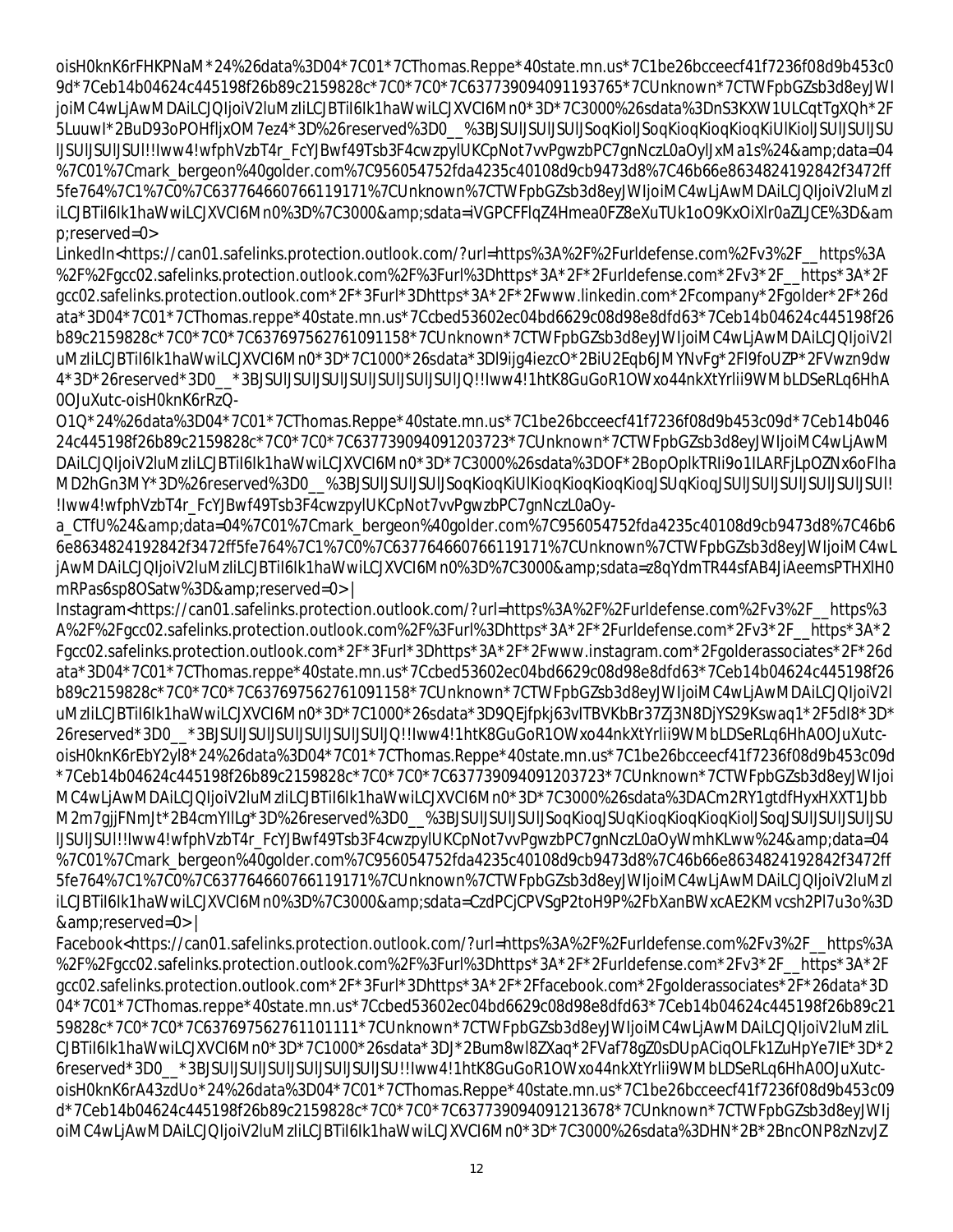MGJ0cmpgEloKST98CF9CFSvzxdE\*3D%26reserved%3D0\_\_%3BJSUlJSUlJSUlJSoqKioqJSUqKioqKioqKioqKiolJSoqKiUlJSUlJS UIJSUIJSUIJSU!!Iww4!wfphVzbT4r\_FcYJBwf49Tsb3F4cwzpylUKCpNot7vvPgwzbPC7gnNczL0aOyM5VrK6Q%24&d ata=04%7C01%7Cmark\_bergeon%40golder.com%7C956054752fda4235c40108d9cb9473d8%7C46b66e8634824192842f 3472ff5fe764%7C1%7C0%7C637764660766119171%7CUnknown%7CTWFpbGZsb3d8eyJWIjoiMC4wLjAwMDAiLCJQIjoiV 2luMzIiLCJBTiI6Ik1haWwiLCJXVCI6Mn0%3D%7C3000&sdata=TkxjYlgNuQ630vNTwWzqnhquVO2f4A4ofvoNFnPJLi4 %3D&reserved=0> |

Twitter<https://can01.safelinks.protection.outlook.com/?url=https%3A%2F%2Furldefense.com%2Fv3%2F\_\_https%3A% 2F%2Fgcc02.safelinks.protection.outlook.com%2F%3Furl%3Dhttps\*3A\*2F\*2Furldefense.com\*2Fv3\*2F\_\_https\*3A\*2Fgc c02.safelinks.protection.outlook.com\*2F\*3Furl\*3Dhttps\*3A\*2F\*2Ftwitter.com\*2FGolderAssociate\*2F\*26data\*3D04\*7 C01\*7CThomas.reppe\*40state.mn.us\*7Ccbed53602ec04bd6629c08d98e8dfd63\*7Ceb14b04624c445198f26b89c215982 8c\*7C0\*7C0\*7C637697562761101111\*7CUnknown\*7CTWFpbGZsb3d8eyJWIjoiMC4wLjAwMDAiLCJQIjoiV2luMzIiLCJBTiI 6Ik1haWwiLCJXVCI6Mn0\*3D\*7C1000\*26sdata\*3DXEuNRJ2Sd\*2BIO\*2BbzogAifFrYmHJedwAHaw9KNEzXDWNU\*3D\*26r eserved\*3D0\_\_\*3BJSUlJSUlJSUlJSUlJSUlJSUlJSU!!Iww4!1htK8GuGoR1OWxo44nkXtYrlii9WMbLDSeRLq6HhA0OJuXutcoisH0knK6r8OM16cE\*24%26data%3D04\*7C01\*7CThomas.Reppe\*40state.mn.us\*7C1be26bcceecf41f7236f08d9b453c0 9d\*7Ceb14b04624c445198f26b89c2159828c\*7C0\*7C0\*7C637739094091213678\*7CUnknown\*7CTWFpbGZsb3d8eyJWI joiMC4wLjAwMDAiLCJQIjoiV2luMzIiLCJBTiI6Ik1haWwiLCJXVCI6Mn0\*3D\*7C3000%26sdata%3DSmBj8HnbOtFpksPn\*2FK Ua89R9k9aUbsam0zxLokwas7M\*3D%26reserved%3D0\_\_%3BJSUlJSUlJSUlJSoqKioqJSUqKioqKioqKioqKiolJSoqKiUlJSUlJS UIJSUIJSUIJSUIJQ!!Iww4!wfphVzbT4r\_FcYJBwf49Tsb3F4cwzpylUKCpNot7vvPgwzbPC7gnNczL0aOyLWa67cw%24&da ta=04%7C01%7Cmark\_bergeon%40golder.com%7C956054752fda4235c40108d9cb9473d8%7C46b66e8634824192842f3 472ff5fe764%7C1%7C0%7C637764660766119171%7CUnknown%7CTWFpbGZsb3d8eyJWIjoiMC4wLjAwMDAiLCJQIjoiV2l uMzIiLCJBTiI6Ik1haWwiLCJXVCI6Mn0%3D%7C3000&sdata=0H%2Bt3A1NIzT5J5bFpBmVsEwZd9F2RQH4IcIEiZX78aU %3D&reserved=0>

## Work Safe, Home Safe

This email transmission is confidential and may contain proprietary information for the exclusive use of the intended recipient. Any use, distribution or copying of this transmission, other than by the intended recipient, is strictly prohibited. If you are not the intended recipient, please notify the sender and delete all copies. Electronic media is susceptible to unauthorized modification, deterioration, and incompatibility. Accordingly, the electronic media version of any work product may not be relied upon.

Golder and the G logo are trademarks of Golder Associates Corporation

Please consider the environment before printing this email.

------------------------------ IMPORTANT NOTICE - AVIS IMPORTANT ------------------------------ Computer viruses can be transmitted via email. Recipient should check this email and any attachments for the presence of viruses. Sender and sender company accept no liability for any damage caused by any virus transmitted by this email. This email transmission and any accompanying attachments contain confidential information intended only for the use of the individual or entity named above. Any dissemination, distribution, copying or action taken in reliance on the contents of this email by anyone other than the intended recipient is strictly prohibited. If you have received this email in error please immediately delete it and notify sender at the above email address. Le courrier electronique peut etre porteur de virus informatiques. Le destinataire doit donc passer le present courriel et les pieces qui y sont jointes au detecteur de virus. L' expediteur et son employeur declinent toute responsabilite pour les dommages causes par un virus contenu dans le courriel. Le present message et les pieces qui y sont jointes contiennent des renseignements confidentiels destines uniquement a la personne ou a l' organisme nomme ci-dessus. Toute diffusion, distribution, reproduction ou utilisation comme reference du contenu du message par une autre personne que le destinataire est formellement interdite. Si vous avez recu ce courriel par erreur, veuillez le detruire immediatement et en informer l' expediteur a l' adresse ci-dessus. ------------------------------ IMPORTANT NOTICE - AVIS IMPORTANT ------------------------------ ------------------------------ IMPORTANT NOTICE - AVIS IMPORTANT ------------------------------ Computer viruses can be transmitted via email. Recipient should check this email and any attachments for the presence of viruses. Sender and sender company accept no liability for any damage caused by any virus transmitted by this email. This email